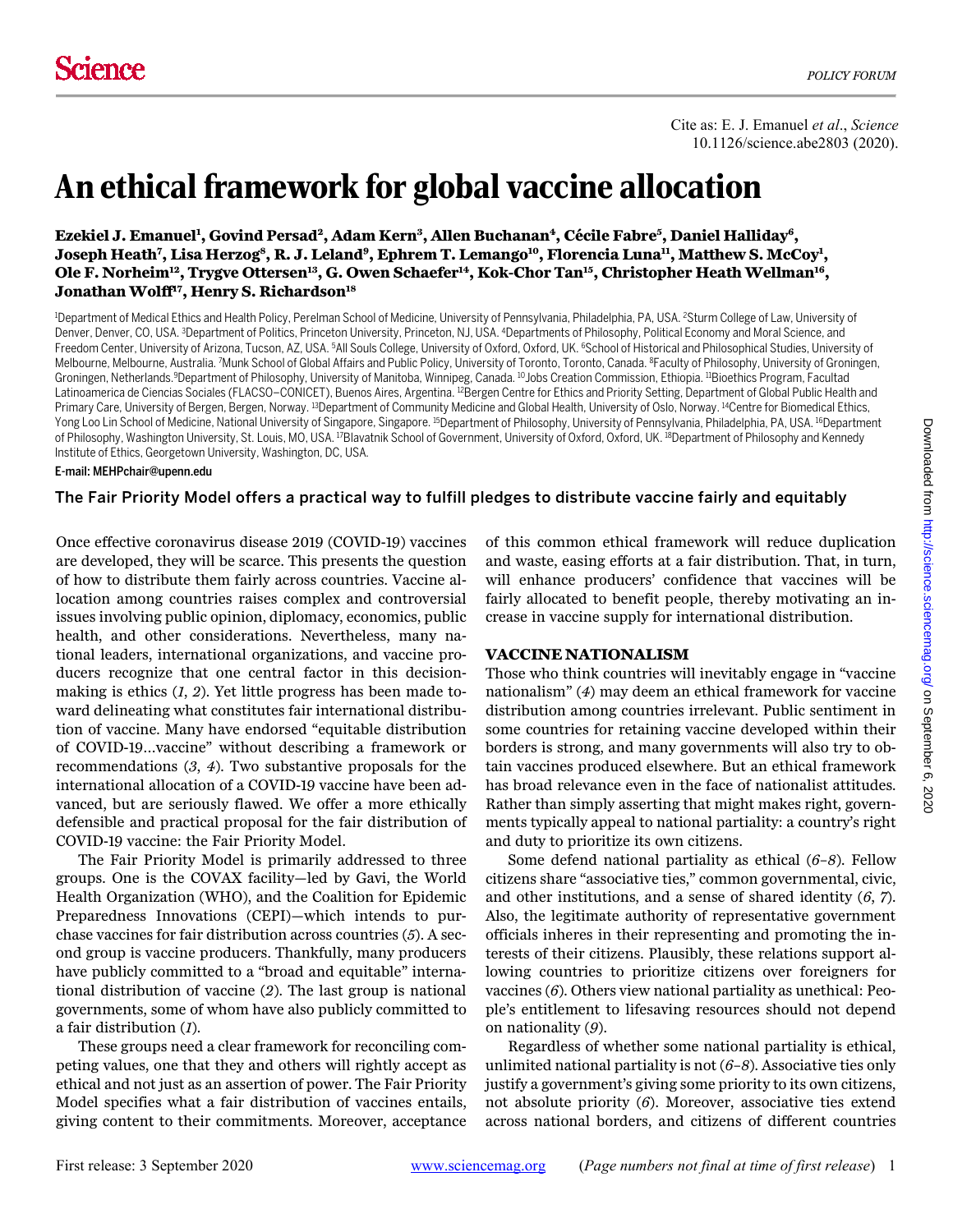2020

share common institutions (*7*). Finally, national governments have cross-border responsibilities to help satisfy fundamental needs like basic health care, particularly in a global health emergency (*7*).

Reasonable defenders of national partiality will differ on how much priority countries should give their citizens for vaccines. To establish the need for an equitable international distribution, it is unnecessary to determine an optimal level of priority. It is sufficient to identify a clear upper bound: Reasonable national partiality does not permit retaining more vaccine than the amount needed to keep the rate of transmission (Rt) below 1, when that vaccine could instead mitigate substantial COVID-19–related harms in other countries that have been unable to keep Rt below 1 through ongoing public-health efforts. The marginal benefit of additional doses of vaccine in a country able to keep Rt below 1 generally will pale in comparison to the potential benefits to countries whose Rt remains above 1—at least until booster vaccination is needed to maintain immunity. Hence, with Rt below 1, there will not be sufficient vaccine-preventable harm to justify retaining vaccine. When a government reaches the limit of national partiality, it should release vaccines for other countries. This makes an account of fair allocation among countries relevant to reasonable national governments.

#### **THREE FUNDAMENTAL VALUES**

Fairly distributing a COVID-19 vaccine among countries is a problem of distributive justice. Although governments will be the initial recipients of vaccine, fair distribution across countries must reflect a moral concern for the ultimate recipients: individuals. Three values are particularly relevant: benefiting people and limiting harm, prioritizing the disadvantaged, and equal moral concern.

Benefiting people and limiting harm is widely recognized as important across ethical theories. Realizing this value requires defining relevant benefits, measuring them, and assessing the relative urgency—the importance and time sensitivity—of countries' needs. A successful vaccine produces direct benefits by protecting people against death and morbidity caused by infection. It also produces indirect benefits by reducing death and morbidity arising from health systems overstressed by the pandemic, and by reducing poverty and social hardship such as closed schools.

Prioritizing the disadvantaged is a fundamental value in ethics and global health (*10*, *11*). Realizing this value requires that vaccine distribution reflect special concern for people who are disadvantaged. Fairly distributing a COVID-19 vaccine internationally therefore requires assessing different types of disadvantage. Are the worst-off countries those experiencing the greatest poverty? Those where people have the lowest life expectancies?

Equal moral concern requires treating similar individuals

similarly and not discriminating on the basis of morally irrelevant differences, such as sex, race, and religion. Distributing different quantities of vaccine to different countries is not discriminatory if it effectively benefits people while prioritizing the disadvantaged.

# **THE FAIR PRIORITY MODEL**

To guide fair distribution of vaccine across countries, we propose the Fair Priority Model. Fair allocation must seek to mitigate future adverse effects of COVID-19. We focus on three types of harms directly or indirectly caused by COVID-19. First, COVID-19 kills people and causes permanent organ damage. Second, the pandemic indirectly harms health even for the uninfected by straining health care systems, raising mortality rates for common conditions, causing stress that harms mental health, and accelerating the spread of disease by hindering immunizations. Third, the pandemic has devastated the global economy, causing unemployment, economic decline, poverty, and starvation. Economics and health interact: Worsening economic conditions harm health, and a worsening pandemic harms the economy.

The pandemic forces allocators to decide where a vaccine's harm-reducing powers are most urgently needed. Three dimensions of harm are important. Are the harms irreversible? How devastating are they? And can they be compensated?

On these three dimensions, preventing death—especially premature death—is particularly urgent. Death is uniquely devastating, and those who die for want of vaccine cannot be compensated later on. Surveys further suggest popular agreement that a premature death that prevents someone's exercising their skills or realizing their goals later in life is worse than a death later in life (*11*, *12*). Ethicists have similarly argued that preventing early deaths—deaths that are more prevalent in poorer countries—is both prudent and ethical (*10*, *13*).

Death, however, is not the only irreversible and devastating harm. COVID-19 causes strokes and organ damage with long-term consequences. It also diminishes education and causes unemployment and poverty that impose long-term devastation.

The Fair Priority Model proceeds in three phases, preventing more urgent harms earlier (see the Table). Phase 1 aims at reducing premature deaths and other irreversible direct and indirect health impacts. Phase 2 continues to address enduring health harms but additionally aims at reducing serious economic and social deprivations such as the closure of nonessential businesses and schools. Restoring these activities will lower unemployment, reduce poverty, and improve health. Finally, phase 3 aims at reducing community transmission, which in turn reduces spread among countries and permits the restoration of prepandemic freedoms and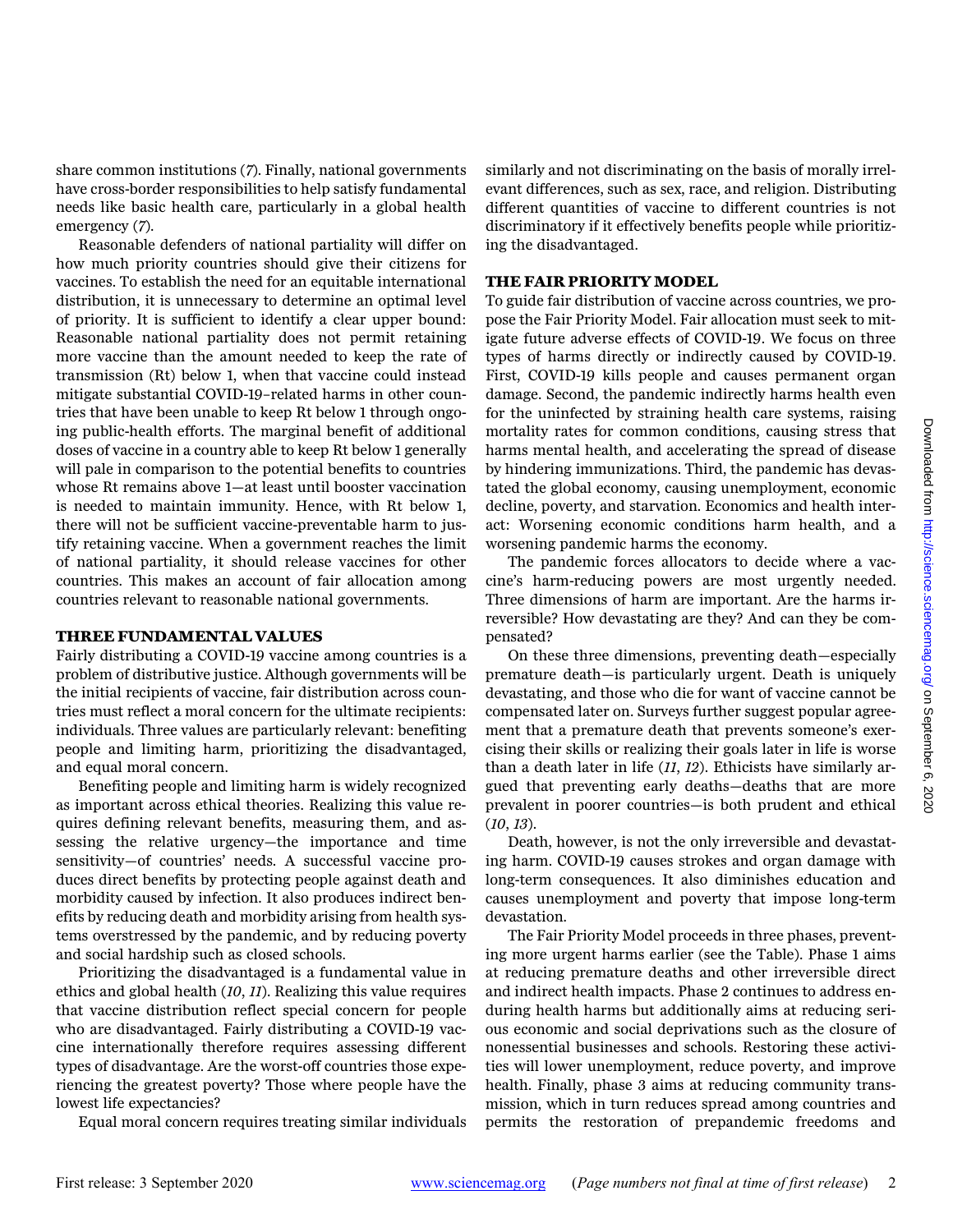economic and social activities.

Implementing each phase of the model requires determining the number of vaccine doses each country should receive and the order of receipt. The countries will then allocate vaccine internally to individuals. We expect that they will initially focus on areas where premature mortality can be reduced. Determining how many vaccine doses are allocated to each country depends on the marginal improvement in ethically relevant metrics that each dose achieves. There are likely to be multiple distributions of vaccine as supply becomes available over time.

Five factors guide the choice of metrics for each phase: (i) fidelity to the underlying ethical values; (ii) simplicity; (iii) previous use in global health and development; (iv) ease of obtaining rapid but reasonable estimates as the pandemic evolves; and (v) sensitivity to relevant harms that are difficult to measure directly.

In phase 1, we propose using Standard Expected Years of Life Lost (SEYLL) averted per dose of vaccine as the metric for premature death (*14*). SEYLL calculates life years lost compared to a standardized reference life table—that is, a person's life expectancy at each age as estimated on the basis of the lowest observed age-specific mortality rates anywhere in the world.

SEYLL has three major advantages. First, it regards all deaths as important but earlier deaths as particularly important. Thus, it integrates the aims of limiting harm and of prioritizing the least advantaged, particularly because early deaths are more frequent in low-income countries and are a proxy for being disadvantaged overall (*10*). Second, SEYLL incorporates equal moral concern by valuing a life saved at a given age identically across countries, regardless of preexisting conditions or differences in national life expectancy. Finally, SEYLL is a standard metric used in global burden-ofdisease calculations (*14*).

Phase 2 retains SEYLL as the health metric, treating it as a mortality measure and a proxy for morbidity. The novelty and uncertain long-term effects of COVID-19 preclude using more typical measures of morbidity, such as Years Lived with Disability.

No single socioeconomic metric integrates benefiting people and prioritizing the disadvantaged. Accordingly, we propose two metrics for phase 2 that capture overall economic improvement and the extent to which people would be spared from poverty. Because poverty is an extreme form of deprivation, people's moral claim to avoid poverty is especially urgent. The Fair Priority Model measures poverty by the projected reduction in the absolute size of the poverty gap per dose of vaccine, with the poverty line set at a uniform absolute level to be selected by the implementers. The poverty gap is the ratio by which the mean income of the poor falls below the poverty line; it accounts for both the prevalence

and depth of poverty. Overall economic impact is measured by the projected absolute improvement in gross national income (GNI) per vaccine dose. Considering absolute improvement in GNI per dose is preferable to considering improvement in per capita GNI or percentage improvement in GNI, which would favor countries with smaller populations or economies and permit unnecessary harm without prioritizing the disadvantaged. Moreover, increased GNI in one country will also lead to cross-border gains through trade, employment, and transfers. These simple economic metrics combine to ensure that vaccines prevent substantial harms and prioritize the disadvantaged.

In phase 3, countries with higher transmission rates are initially prioritized, but all countries should eventually receive sufficient vaccine to halt transmission, which is projected to require that 60 to 70% of the population be immune.

# **FLEXIBILITY OF THE MODEL**

Specifying how vaccines should be allocated will require integration of the model with data and empirical forecasts. For instance, in phase 1, minimizing SEYLL might mean immunizing those at high risk of death, those most likely to transmit infection, or those most at risk of initial infection. The vaccination strategy that best averts SEYLL depends on each country's demography, prevalent comorbidities, and health system capacity, as well as open scientific questions: Will vaccines reduce severity but not transmission, be less effective in the elderly, or require periodic boosters? The WHO's Strategic Advisory Group of Experts is currently evaluating how much harm each strategy prevents. Similarly, the World Bank is evaluating the impact of COVID-19 on countries' economic activity and world poverty. These or similar organizations can provide the analytic forecasts to guide actual distribution of the vaccines over time by the COVAX facility or vaccine producers. By specifying metrics that should guide allocation and monitoring the vaccine's effect on outcomes, the Fair Priority Model naturally accommodates changes in our knowledge of COVID-19.

How much vaccine should be distributed in each phase? Empirical uncertainty makes it impractical to fully specify the transition between phases now. However, distributors might set the first transition at the point where a vaccine successfully reduces the burden of COVID-19 from an emergency to the level of established health challenges. For example, phase 2 might commence once a vaccine reduces worldwide SEYLL due to COVID-19 to a level analogous to the burden of influenza. Similarly, the transition to phase 3 might begin once additional vaccines either successfully narrow the poverty gap to prepandemic levels or encounter substantially diminishing returns in that effort. Because the distribution of vaccine doses among countries is linked to the impact of the vaccine on common worldwide metrics, all countries should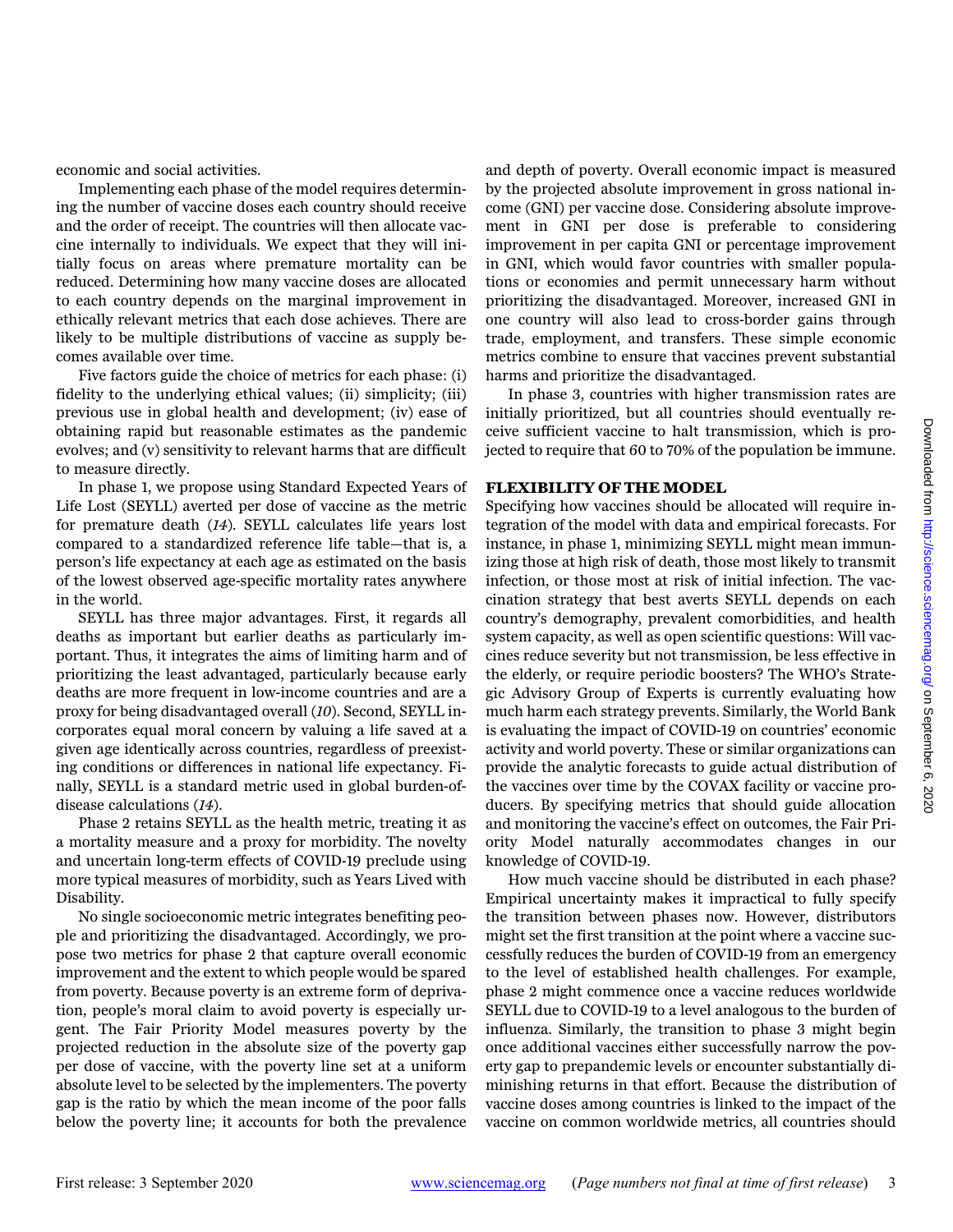2020

progress to the next phase approximately simultaneously. This is approximate; some countries may struggle to control their outbreaks even with vaccine, but that should not preclude the rest of the world progressing to the next phase. Although we have delineated the ethical framework and metrics, epidemiological and economic assessments using the best available data will be needed to help determine when a phase should be considered complete.

# **COMPARISON WITH OTHER PROPOSALS**

Two schemes for the international distribution of COVID-19 vaccine have been proposed. First, the WHO suggests that countries receive doses proportional to population in phase I (*15*). Phase I begins with 3% of each country's population receiving vaccines, and population-proportional allocation continues until every country has vaccinated 20% of its population. The COVAX facility currently accepts this proposal, which is undergoing revision (*5*).

A population-based distribution appears to express equal moral concern and may appear to be politically tenable. However, it mistakenly assumes that equality requires treating differently situated countries identically rather than equitably responding to their different needs. Equally populous countries can face markedly different levels of premature death and economic devastation from COVID-19. Aid to countries typically is provided in approximate response to the severity of problems. Providing aid merely in proportion to population is unjustified and almost never used. For instance, it would be unethical to allocate antiretrovirals for HIV on the basis of population, rather than on HIV burden. Likewise, a fair distribution of COVID-19 vaccines should respond to the pandemic's differential severity in different countries.

The second proposal distributes vaccine to countries according to the number of front-line health care workers, the proportion of population over 65, and the number of people with comorbidities in the country (*15*). This proposal seems to prioritize protecting those judged most likely to die and preventing health system collapse due to health care workers' illness. But it is an empirical question whether this prioritization optimally reduces death, let alone premature death or serious economic harms. Preferentially immunizing health care workers may not substantially reduce harm in higherincome countries where personal protective equipment effectively protects health workers. Instead, vaccinating those whose housing or occupation or age puts them at greatest risk of spreading infection, or people at highest risk of becoming infected, might best prevent harm. Only data can determine which approach best fulfills the ethical value of reducing premature deaths.

Further, because the second proposal does not use SEYLL to correct for disadvantages due to differential national life expectancy, it compounds disadvantage compared to the Fair

Priority Model. Since low-and middle-income countries have fewer older residents and health care workers per capita than high-income countries, this scheme allocates less vaccine to countries already disadvantaged by weaker health systems and shorter average life spans.

# **OBJECTIONS CONSIDERED**

We consider three potential objections to the Fair Priority Model. First, some might argue that countries should receive vaccine only if they can provide assurance that they will distribute it to minimize premature deaths and mitigate economic harms, and have the infrastructure to effectively do so.

Allocating vaccine doses to countries lacking the infrastructure to administer them would unjustifiably waste a lifesaving resource. Consequently, fair allocation may be conditional on infrastructural capacity and might also require efforts to help poorer countries develop such infrastructure.

Conditioning vaccine on fair distribution within countries is more problematic. A fair distribution of emergency supplies ultimately aims at helping individuals: They are the ones who live or die, prosper or are impoverished. Some authoritarian countries may do an excellent job of distributing vaccine to minimize health, economic, and other harms. As long as individuals benefit, fair global distribution among countries should neither require that intranational distribution of a vaccine be perfectly just nor seek to punish unrelated injustices. However, some countries may grossly mismanage their domestic vaccine allocations, by, for instance, hoarding doses for a ruling elite. Addressing such hoarding may require making actual vaccine distribution among countries in subsequent phases or subsequent tranches within a phase conditional on a country's having distributed the vaccine reasonably fairly to its members. But outside of extreme cases, withholding vaccines to enforce conditionality inflicts disproportionate burdens, making conditionality rarely appropriate.

Second, some might suggest that the Fair Priority Model unfairly disadvantages countries that have effectively suppressed viral transmission without a vaccine and rewards those who have responded ineffectively.

A fair distribution of vaccine among countries must mitigate future health, economic, and other harms spawned by COVID-19. It should not be backward looking, punishing or rewarding countries for their COVID-19 response or aiming to redress past injustices. The individuals whose lives and livelihoods are at risk often had little say in their governments' response to COVID-19. Further, medicine espouses treating people regardless of responsibility for their illness. Smokers who develop lung cancer and malaria patients who did not use bed nets are not denied care.

Moreover, though the Fair Priority Model recommends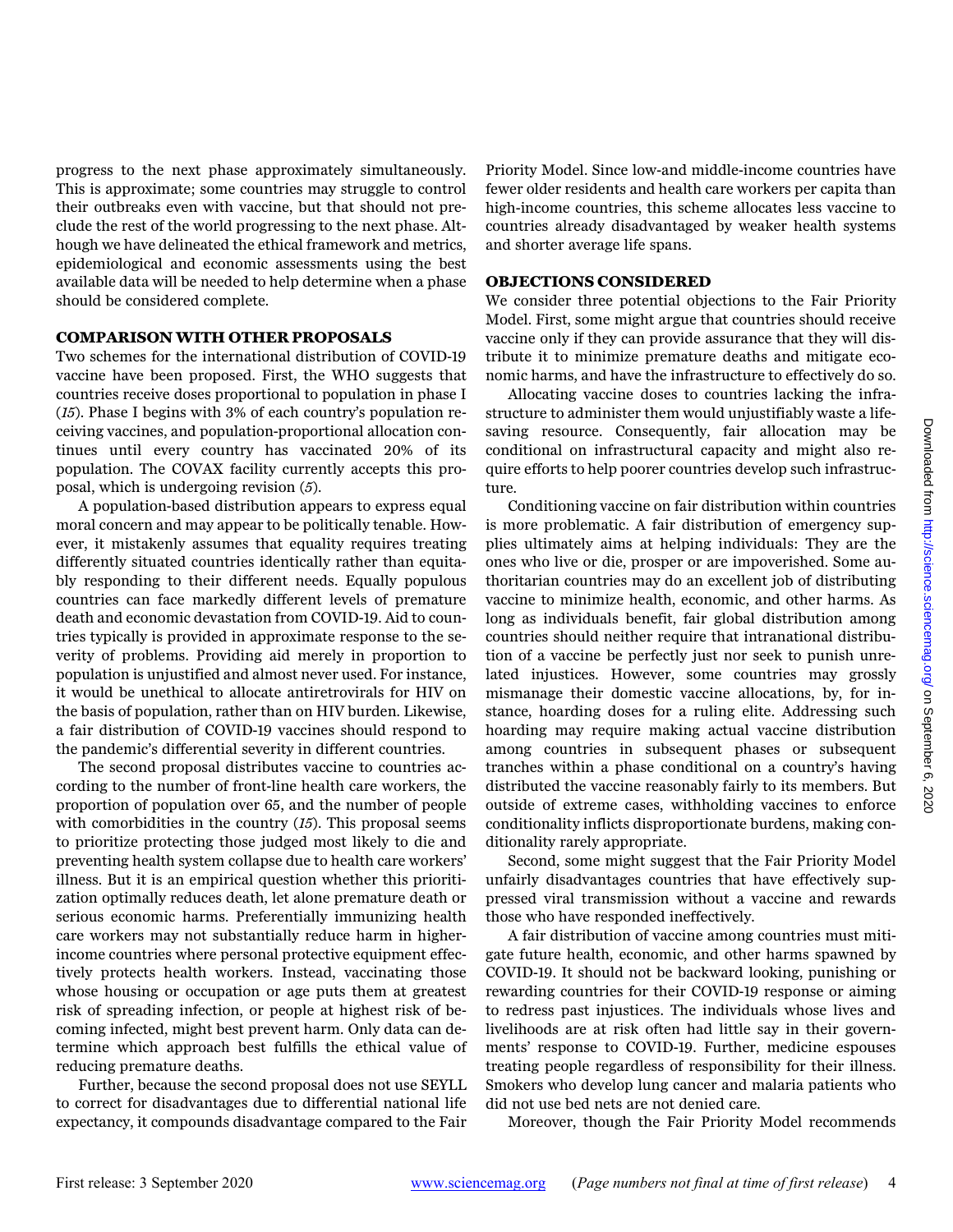allocating vaccine on the basis of expected benefits, it does not exclude countries that have effectively suppressed COVID-19 transmission by making economic sacrifices. If these sacrifices translate into ongoing economic harms that vaccines can alleviate—an empirical question—they are addressed in phase 2. Waiting until phase 2 to address these economic harms is appropriate because premature deaths are more urgent and less compensable. Furthermore, development aid might address the effects of economic sacrifices more effectively than COVID-19 vaccines.

Third, some might worry that the metrics are too uncertain and demanding to calculate, or could perversely incentivize countries to exaggerate the spread and harm of COVID-19 to secure more vaccine earlier.

In a novel, rapidly evolving pandemic, any approach sufficiently sophisticated to meaningfully operationalize ethical values will require approximations as well as judgments about the relative weight to assign different metrics, such as SEYLL and the poverty gap. Simple metrics like population size avoid approximations and trade-offs but fail to measure what morally matters. Moreover, the proposed metrics are routinely used in global health, and basing vaccine distribution on these metrics will encourage collection and reporting of accurate data on changes in mortality and poverty related to COVID-19.

Regarding perverse incentives, countries are unlikely to exaggerate the spread and harm of COVID-19 to secure more vaccine. Any temptation to exaggerate suffering from the pandemic will be tempered by a country's need to reassure its public, visitors, investors, and others about control of COVID-19 to stimulate economic activity and allow travel. Also, as Taiwan and New Zealand show, there are notable soft power advantages associated with an effective pandemic response.

# **CONCLUSION**

The Fair Priority Model is the best embodiment of the ethical values of limiting harms, benefiting the disadvantaged, and recognizing equal concern. The responsibility for implementing the model rests with countries, international organizations, and vaccine producers. They need to use the cooperative mechanisms that have been created to deal with the pandemic, such as the COVAX facility. Organizations also have indispensable roles in empirically assessing how vaccine distribution in fact affects countries with respect to metrics like SEYLL, poverty, and GNI. Ultimately, the model offers governments, international organizations, and vaccine producers a practical way to fulfill their pledges to distribute vaccine fairly and equitably, and make their words a reality.

#### **REFERENCES AND NOTES**

- 1. J. Trudeau *et al*., "The international community must guarantee equal global access to a covid-19 vaccine," *The Washington Post*, 15 July 2020; [https://wapo.st/32xNEp0.](https://wapo.st/32xNEp0)
- 2. AstraZeneca, "AstraZeneca takes next steps towards broad and equitable access to Oxford University's potential COVID-19 vaccine," press release, 4 June 2020; https://bit.lv/31vaeRP.
- 3. Nuffield Council on Bioethics, "Policy briefing: Key challenges for ensuring fair and equitable access to COVID-19 vaccines and treatments," press release, 29 May 2020[; https://bit.ly/3b6r62D.](https://bit.ly/3b6r62D)
- 4. T. J. Bollyky, C. P. Bown, The Tragedy of Vaccine Nationalism. *Foreign Affairs* (27 July 2020)[; https://fam.ag/32sqwZ7.](https://fam.ag/32sqwZ7)
- 5. The World Health Organization, "More than 150 countries engaged in COVID-19 vaccine global access facility," press release, 15 July 2020; [https://bit.ly/34AE2MZ.](https://bit.ly/34AE2MZ)
- 6. D. Miller, Reasonable Partiality Towards Compatriots. *Ethical Theory Moral Pract.* 8, 63–81 (2005)[. doi:10.1007/s10677-005-3296-2](http://dx.doi.org/10.1007/s10677-005-3296-2)
- 7. A. Sangiovanni, Global Justice, Reciprocity, and the State. *Philos. Public Aff.* 35, 3– 39 (2007)[. doi:10.1111/j.1088-4963.2007.00097.x](http://dx.doi.org/10.1111/j.1088-4963.2007.00097.x)
- 8. K.-C. Tan, *Justice Without Borders: Cosmopolitanism, Nationalism, and Patriotism* (Cambridge Univ. Press, 2004).
- 9. S. Caney, *Justice Beyond Borders: A Global Political Theory* (Oxford Univ. Press, 2005).
- 10. D. Sharp, J. Millum, Prioritarianism for Global Health Investments: Identifying the Worst Off. *J. Appl. Philos.* 35, 112–132 (2018)[. doi:10.1111/japp.12142](http://dx.doi.org/10.1111/japp.12142)
- 11. T. Ottersen, D. Mbilinyi, O. Maestad, O. F. Norheim, Distribution matters: Equity considerations among health planners in Tanzania. *Health Policy* 85, 218–227 (2008)[. doi:10.1016/j.healthpol.2007.07.012](http://dx.doi.org/10.1016/j.healthpol.2007.07.012) [Medline](http://www.ncbi.nlm.nih.gov/entrez/query.fcgi?cmd=Retrieve&db=PubMed&list_uids=17825939&dopt=Abstract)
- 12. A. Tsuchiya, P. Dolan, R. Shaw, Measuring people's preferences regarding ageism in health: Some methodological issues and some fresh evidence. *Soc. Sci. Med.* 57, 687–696 (2003)[. doi:10.1016/S0277-9536\(02\)00418-5](http://dx.doi.org/10.1016/S0277-9536(02)00418-5) [Medline](http://www.ncbi.nlm.nih.gov/entrez/query.fcgi?cmd=Retrieve&db=PubMed&list_uids=12821016&dopt=Abstract)
- 13. N. Daniels, *Am I My Parents' Keeper? An Essay on Justice Between the Young and the Old* (Oxford Univ. Press, 1988).
- 14. R. J. Marshall, Standard expected years of life lost as a measure of mortality: Norms and reference to New Zealand data. *Aust. N. Z. J. Public Health* 28, 452– 457 (2004)[. doi:10.1111/j.1467-842X.2004.tb00027.x](http://dx.doi.org/10.1111/j.1467-842X.2004.tb00027.x) [Medline](http://www.ncbi.nlm.nih.gov/entrez/query.fcgi?cmd=Retrieve&db=PubMed&list_uids=15707187&dopt=Abstract)
- 15. World Health Organization, A Global Framework to Ensure Equitable and Fair Allocation of COVID-19 Products and Potential implications for COVID-19 Vaccines, 18 June 2020; https://bit.ly/32rhHPb.

#### ACKNOWLEDGMENTS

This project is supported by the generosity of Eric and Wendy Schmidt by recommendation of the Schmidt Futures program, and the Colton Foundation. We are grateful to C. Saenz for considerable intellectual contributions. Thanks to S. Ahmad, G. Alleyne, K. Chalkidou, A. Deaton, A. Gutmann, B. Keohane, J. Nye, T. Pippo, M. Roses, J.-A. Rottingen, H. Schofield, S. A. Schroeder, S. Subramanian, L. Summers, L. Temkin, and D. Thompson for helpful comments on the manuscript. We also thank A. Glickman and A. Diana for research and other assistance. The views expressed here, and any errors, are solely those of the authors and should not be attributed to any of their employers.

Published online 3 September 2020 10.1126/science.abe2803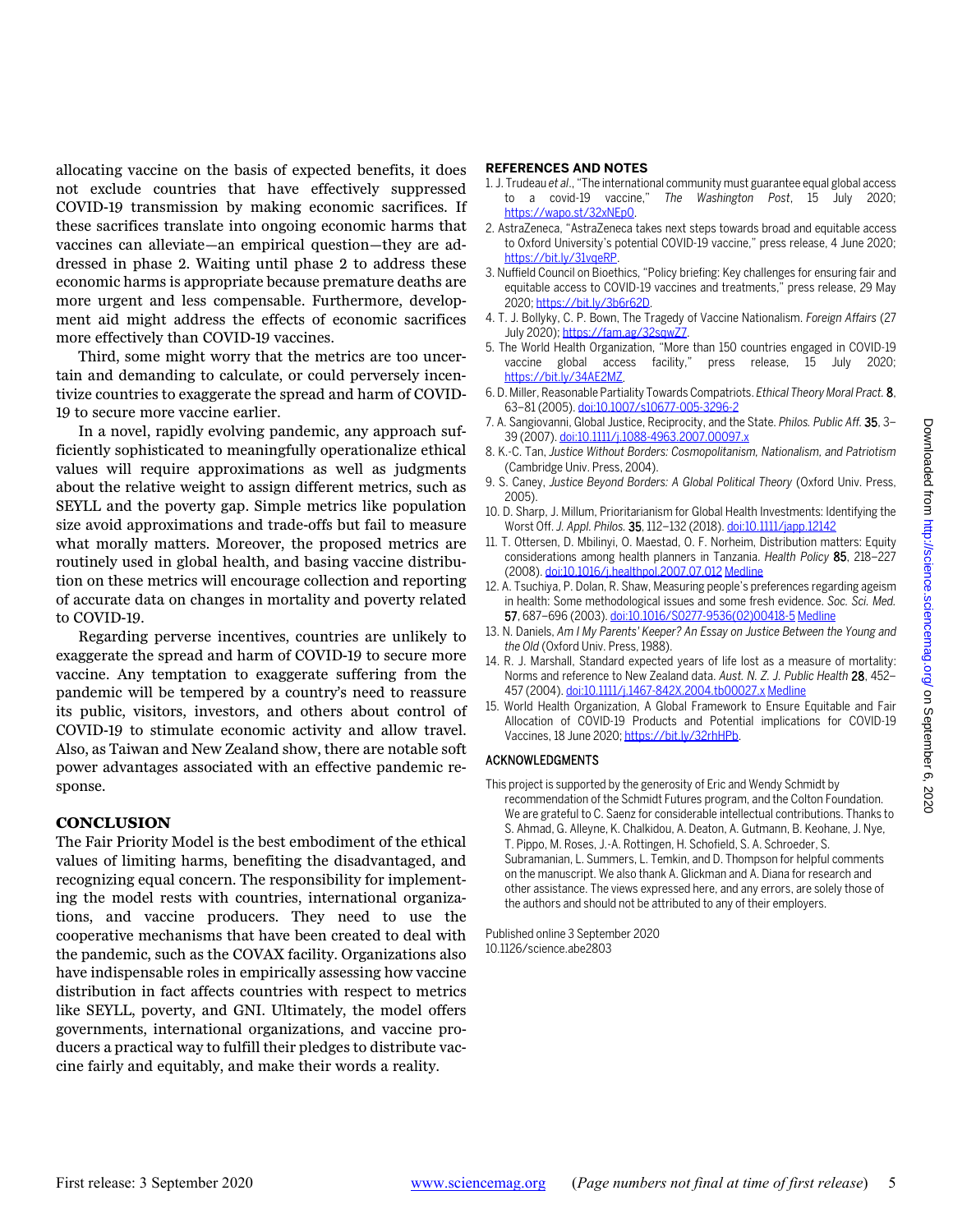# Three phases of Fair Vaccine Distribution

| <b>DISTRIBUTION PHASE</b>                                      | <b>PRIMARY AIM</b>                                                                                     | <b>METRIC TO DISTRIBUTE VACCINE DOSES</b>                                            | <b>HOW THE METRIC FULFILLS VALUES</b>                                                                          | <b>PRIORITIZATION</b>                                                                                                               |
|----------------------------------------------------------------|--------------------------------------------------------------------------------------------------------|--------------------------------------------------------------------------------------|----------------------------------------------------------------------------------------------------------------|-------------------------------------------------------------------------------------------------------------------------------------|
| Reducing premature<br>deaths                                   | Reducing foreseeable<br>premature deaths<br>directly or indirectly<br>caused by COVID-19.              | Standard expected years of<br>life lost (SEYLL) averted by<br>administering vaccine. | Prevents substantial harms and gives priority to the<br>worst-off by giving weight to premature deaths.        | Priority to countries that<br>would reduce more SEYLL<br>per dose of vaccine.                                                       |
|                                                                |                                                                                                        |                                                                                      | Recognizes equal moral concern by valuing a life<br>saved at a given age identically across countries.         |                                                                                                                                     |
| <b>Reducing serious</b><br>economic and social<br>deprivations | Reducing serious<br>economic, social, and<br>fatal and nonfatal<br>health harms caused<br>by COVID-19. | SEYLL averted.<br>Reduction in absolute poverty                                      | Prevents harm by recognizing a wide range of<br>economic, social, and health deficits.                         | Priority to countries that<br>would reduce more poverty,<br>avert more loss of GNI, and<br>avert more SEYLL per dose<br>of vaccine. |
|                                                                |                                                                                                        | measured by poverty gap.                                                             | Gives priority to the worst-off by prioritizing<br>people in poverty.                                          |                                                                                                                                     |
|                                                                |                                                                                                        | Declines in gross national income<br>(GNI) averted by administering vaccine.         |                                                                                                                |                                                                                                                                     |
| Returning to full<br>functioning                               | Ending community<br>spread of COVID-19.                                                                | Ranking of different countries'<br>transmission rates.                               | Prevents harm and gives priority to the worst-off by<br>prioritizing countries with higher transmission rates. | Priority to countries with<br>higher transmission rates.                                                                            |